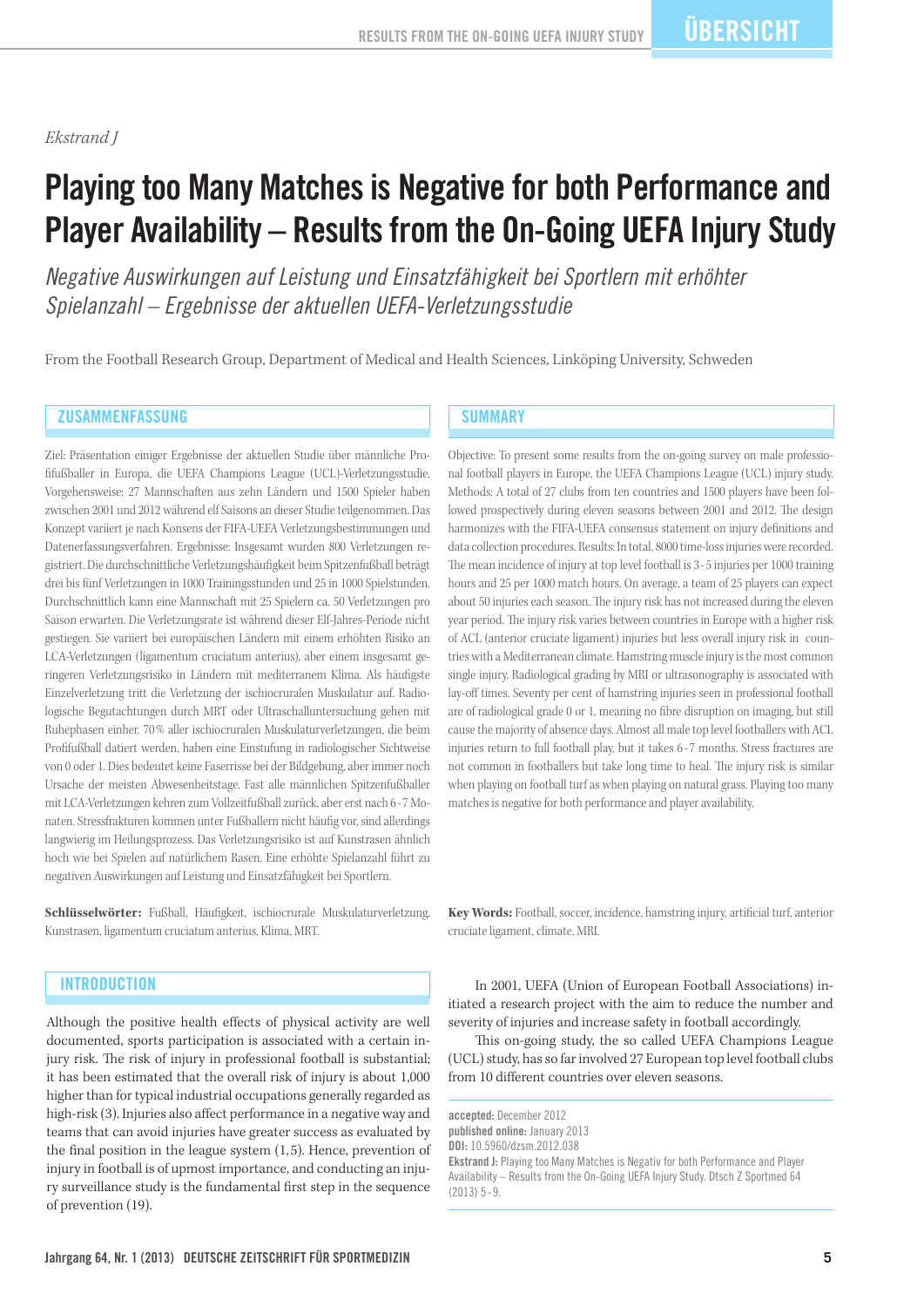The data shows that a male professional football team can expect about 50 injuries causing time-loss from play each season, equalling two injuries per player (9). Even though half of these injuries are minor where a player resumes full training and match play within one week, 37% are moderate (absence 1-4 weeks) and 16% are severe injuries, resulting in absence more than four weeks. The impact of injuries on football performance can thus be considerable, and, on average, 12% of the squad is unavailable due to injury at any point during the season.

The objective of this article is to present some results from the ongoing survey on male professional football players in Europe, the UEFA Champions League (UCL) injury study.

# MATERIALS AND METHODS

#### **Study population**

A prospective cohort study of men's professional football in Europe has been carried out since 2001 (9). A total of 27 clubs from ten countries and 1500 players have been followed during eleven consecutive seasons between 2001 and 2012. The design harmonizes with the FIFA-UEFA consensus statement on injury definitions and data collection procedures (16), and the general methodology has been reported in detail previously (17).

#### **Inclusion criteria and definitions**

All players belonging to the first team squads each season were invited to participate. Players who left their club before the end of a season were included for as long as they participated. A injury was defined as any physical complaint sustained by a player that occurred during a football training or match and which lead to the player being unable to participate in future football training or match play (i.e. time loss injury) (16,17). The player was considered injured until the club medical staff allowed full participation in training or match play. All relevant definitions are outlined in Table 1.

#### Table 1: Operational definitions.

| <b>Training session</b> | Team training that involved physical activity under the supervisi-<br>on of the coaching staff.                                                                              |
|-------------------------|------------------------------------------------------------------------------------------------------------------------------------------------------------------------------|
| Match                   | Competitive or friendly match against another team.                                                                                                                          |
| Injury                  | Injury resulting from playing football and leading to a player being<br>unable to fully participate in future training or match play (i.e.<br>time-loss injury).             |
| Rehabilitation          | A player was considered injured until team medical staff allowed<br>full participation in training and availability for match selection.                                     |
| Re-injury               | Injury of the same type and at the same site as an index injury<br>occurring no more than two months after a player's return to full<br>participation from the index injury. |
| Minimal injury          | Injury causing absence of 1-3 days from training and match play.                                                                                                             |
| Mild injury             | Injury causing absence of 4-7 days from training and match play.                                                                                                             |
| Moderate injury         | Injury causing absence of 8-28 days from training and match play.                                                                                                            |
| Severe injury           | Injury causing absence of over 28 days from training and match<br>play.                                                                                                      |
| Traumatic injury        | Injury with sudden onset and known cause.                                                                                                                                    |
| Overuse injury          | Injury with insidious onset and no known trauma.                                                                                                                             |
| Foul play injury        | Match injury resulting from foul play according to the decision of<br>the referee.                                                                                           |
| Injury incidence        | Number of injuries per 1,000 player hours $[(\Sigma \text{ injuries}/\Sigma \text{ exposures})]$<br>hours) $\times$ 1,000].                                                  |

#### **Data collection**

Anthropometric data and playing position were reported by the club medical staff for each player at inclusion. A member of the medical or coaching staff in each club registered individual exposure in minutes during all club and national team training sessions and matches. All injuries were recorded immediately after the event by a club medical officer. Injury cards and attendance records were sent to the study group once a month. The injury form provided information about the diagnosis, nature and circumstances of injury occurrence. All injuries resulting in a player being unable to fully participate in training or match play (i.e. time-loss injuries) were recorded, and the player was considered injured until the team medical staff allowed full participation in training and availability for match selection. All injuries were followed until the final day of rehabilitation. Each injury was coded according to a modified version of the Orchard Sports Injury Classification System (OSICS) 2.0 (20).

#### **Presentation of results and feedback to clubs**

Each season of the audit, all participating clubs receive two reports (half season and post season) summarizing the results for their club together with the average for all participating clubs (without revealing other club names). These reports enable club medical and coaching staff to work proactively with injury prevention. Clubs can study variations in injury incidence and characteristics during and in-between seasons and get an instrument to evaluate the effect of any preventive measures implemented in the club.

#### **Ethics**

The study design was approved by the UEFA Medical Committee and the UEFA Football Development Division. Written informed consent was collected from all players.

# **RESULTS**

In total, 8000 injuries were recorded in 27 UCL teams during an exposure of around 1 million hours.

The overall injury incidence is 3-5 injuries per 1000 training hours and around 25 per 1000 match hours. This means that a team of 25 players can expect about 50 injuries each season. Half of these injuries will be slight or minor, causing absence less than a week but a team can each season expect six to nine severe injuries causing absence more than four weeks.

# **The injury risk has not increased during the eleven year period**

The injury risk has remained stable over consecutive seasons in the UCL study (9), see Figure 1.

#### **The injury risk varies between countries in Europe**

Waldén et al. (26) studied the influence of climate type on injury epidemiology in men's professional football in Europe. They reported that teams located in the northern Europe with milder summers and cooler winters (teams from England, Scotland, Germany, Holland, Belgium, northern France and northern Italy) had a higher injury incidence in general compared to teams from southern Europe with a Mediterranean climate (teams from Spain, Portugal and middle or southern Italy). The injuries that followed this general trend included both traumatic injuries and overuse injuries. However, the ACL (anterior cruci-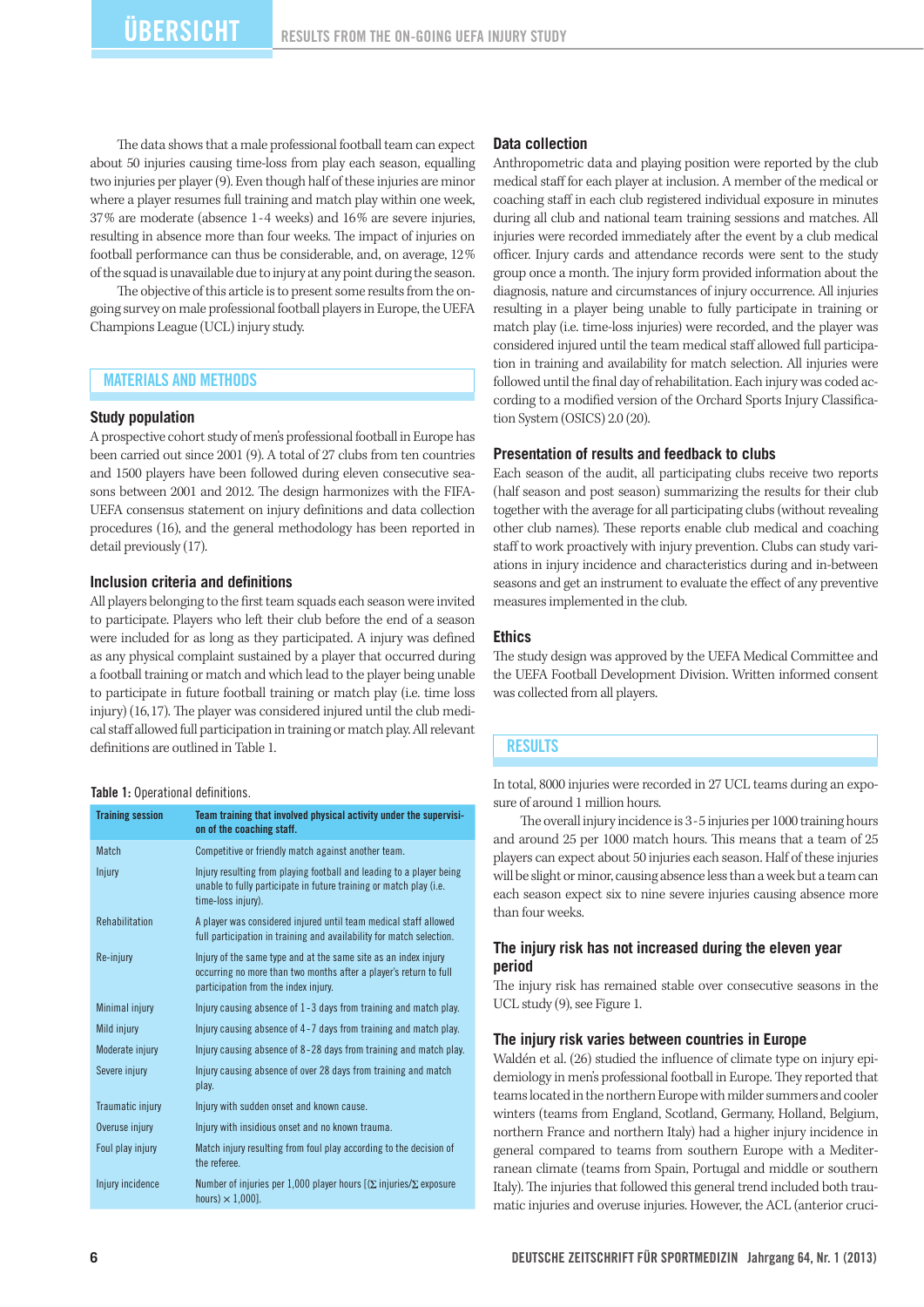

Figure 1: Incidence of injury per season for UCL teams across 11 seasons (injuries/1,000hrs).



Figure 2: The most common location of injuries (UCL seasons 2001/02 to 2011/12).

ate ligament) injury incidence, in particular for the non-contact injury, followed the reverse trend and was significantly higher in teams with Mediterranean climate. The authors suggest that reason for the higher risk of ACL injuries in Mediterranean countries could be a higher shoesurface traction because of a warmer climate.

#### **The thigh is the most common injury location**

Figure 2 shows the distribution between various locations of injury. An average of 85-90% of all injuries are to the lower extremity, the most common sites among male elite players being the thigh (25%), knee (18%), hip/groin and ankle (14% each).

The majority (70%) of injuries are due to trauma but almost one third (30%) of injuries are due to overuse and typically affect hamstrings, groin, knee and lower leg.

As seen in Figure 3, muscle and tendon injuries are dominating among elite level players, compromising almost half of all injuries (both traumatic and overuse injuries included). Concussions and laceration/skin injuries are rare at elite level, each compromising 0.8% of all injuries.

# **Muscle injuries – the most common at elite level**

Muscle injuries are a substantial problem for players and their clubs. They constitute almost one third of all time-loss injuries in men's professional football, and 92% of all injuries affect the four big muscle

groups in the lower limbs (8,9,23). Hamstring muscle injury is the most common single injury, probably reflecting the velocity of elite level football. A team with 25 players in the squad can expect an average of 15 muscle injuries per season, around 6-7 of them affecting the hamstrings. The average lay-off time for all muscle injuries is around 16 days but there are large variation depending on which muscles are involved, the type and size of injury etc.

MRI can be helpful in verifying the diagnosis of a hamstring injury and to prognosticate layoff time. Radiological grading (grading of severity of muscle injuries by analyzing MRI images taken 1-2 days after a muscle injury) is associated with lay-off times (6). Seventy per cent of hamstring injuries seen in professional football are of radiological grade 0 or 1, meaning no signs of fibre disruption on MRI, but still cause the majority of absence days.

The risk of muscle injury is 6 times higher in matches compared to training and muscle injuries are more frequent towards the end of each half, fatigue might be an explanation. Further, the risk of injury to the hamstring and calf muscles increases with age.

#### **Almost all male top level footballers with ACL injuries return to full football play, but it takes 6-7 months**

The UCL injury study also includes some sub studies of specific injuries, ACL injuries being one of them. Waldén et al. (25) have reported that under ideal circumstances it is possible

to achieve an outcome in excess of 90% in terms of return to football at the same high level as before the injury. Injuries to the ACL in the knee only constitute around 1-2% of all time loss injuries but cause long lay-off-times. A male elite team with a squad of 25 players can expect an average of one ACL injury every second season. Female players have a 2-3 times higher ACL injury risk compared to their male counterparts. Females also tend to sustain their ACL injuries at a younger age than males. Around 19 out of 20 elite football players that sustain an ACL injury are reconstructed (having a new ACL through surgery), suggesting a common opinion at elite level that a player with ACL rupture needs surgery to be able to return to top level football. It is normally not possible to play football or participate in other pivoting sports without a good function of the ACL.

The caretaking of ACL injuries at elite level represents the optimal situation: the players are supported by a highly qualified medical team, the diagnosis of an ACL injury is quickly established (as a mean 8 days), the surgery was performed at an optimal phase by very experienced surgeons and the intensive, individual rehabilitation after surgery was supervised by highly experienced physiotherapists (4). Under these ideal circumstances it is possible to achieve an outcome in excess of 90% in terms of return to football at the same high level as before the injury.

However, even under ideal caretaking, the rehabilitation is long after an ACL injury. The mean lay-off before return to full team activi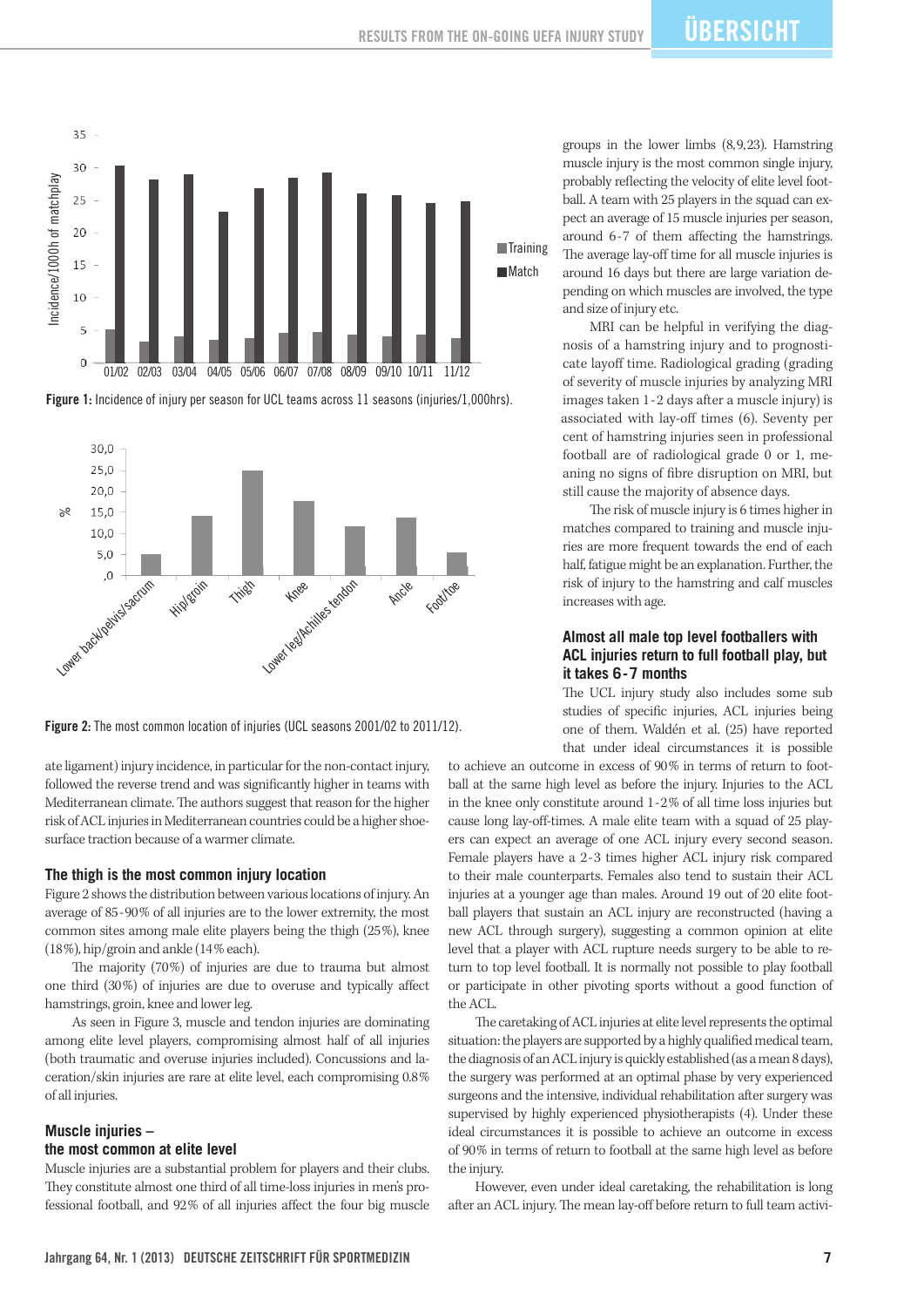ty after ACL surgery was between 6-7 months and the mean absence before match play was almost 8 months (82% returned to match play within 8 months).

The fact that it was possible for almost all elite level players to return to football after ACL surgery does not necessarily mean that return-to-play is always ideal from a medical point of view. Many elite football players suffer from swelling and other overuse injuries shortly after their comeback to football, possibly indicating premature return (24).

# **Jumper's knee –**

#### **an overuse injury with a high recurrence rate**

Although mainly mild in nature, patellar tendon injuries are fairly common in elite football, representing around 1.5% of all injuries. The recurrence rate is high with around 20% being early recurrencies (injury of the same type and at the same site as an index injury occurring no more than two months after a player's return to full participation from the index injury). Exposure to artificial turf did not increase the prevalence or incidence of injury. Increased body mass and high total amount of exposure were identified as risk factors for patellar tendon injury (18).

# **Groin injuries – we need a consensus of how to diagnose and treat these injuries**

This sub study of UEFA Injury Study recorded hip/groin injuries from 23 male professional clubs, followed a varying number of seasons from 2001/02 to 2007/8 (27).

Groin injuries are common in professional football, representing 12-16% of all injuries, the incidence studied over several seasons being consistent.

Re-injuries in the hip/groin region are common (15%) and cause longer absence than the index injury. Diffuse symptoms make diagnosis of groin injury difficult, and recognised diagnostic criteria are lacking. Diagnosis of groin injury still relies to a large extent on clinical examination.The value of radiological examinations and the use of independent radiologists to further sharpen diagnostics need be investigated further.

# **Stressfractures are not common in footballers but take long time to heal**

A team of 25 players can't expect one stress fracture every third season. All fractures affected the lower extremities and 78% the fifth metatar-



Figure 3: The most common types of injuries (UCL seasons 2001/02 to 2011/12).

sal bone. Stress fractures to the fifth metatarsal bone, tibia or pelvis caused absences of 3-5 months (12).

# **No increased risk of playing on football turf compared to playing on natural grass**

The latest generation of artificial turf surfaces is increasingly being installed and used within European football. These new pitches offer football-specific features that are similar to those found with well-maintained natural turf pitches. Consequently, FIFA (Fédération Internationale de Football Associations) in 2004 decided that matches may be played on artificial surfaces, according to the rules of the competition. The Laws of the game (FIFA 2009) state: ¨Where artificial surfaces are used in either competition matches between representative teams of member associations affiliated to FIFA or international club competition matches, the surface must meet the requirements of the FIFA Quality Concept for Artificial Turf or the International Artificial Turf Standard, unless special dispensation is given by FIFA¨. The FIFA Quality Concept is an evaluation programme with laboratory and field tests aiming to set high quality standards and criteria for artificial surfaces. FIFA and UEFA have introduced the terminology of ¨football turf ¨ for artificial turf pitches meeting the criteria of the FIFA Quality Concept criteria.

Playing football on the older generations of artificial surfaces had disadvantages; for example, they changed the performance characteristics and the injury pattern of the sport (10). Despite the wide use of football turf pitches by non-elite players and despite their obvious advantages such as increased pitch utility and the possibility of providing a good year-round quality pitch irrespective of climate conditions, acceptance is limited by elite teams.

The risk of injuries and the injury pattern when playing on football turf in comparison when playing on natural grass has been studied on male and female elite level (2,7,11), as well as on amateurs (14,15), in youths (22) and in tournaments (21).

All these studies found that there were no major differences in the overall injury risk between the two surfaces, neither in training nor in matches, neither in men nor in women and neither at adult elite level nor at amateur youth level.

However, there might be differences in the pattern of injury sustained on these two surface types. Indications of a lowered risk of muscle strains when playing on the new generation of artificial turf pitches compared to playing on natural grass, as well as a tendency to a higher risk of ankle sprain have been reported.

# **Playing too many matches – negative for both performance and player availability**

Ekstrand et al. (13) studied the correlation between match exposure for professional footballers participating in UEFA Champions League study and their performances and injuries during the 2002 World Cup. Players that had a tight match schedule before the World Cup were more likely to underperform and sustain injuries in the World Cup. The number of matches during a season varied between 40 and 76 for the different countries.The individual player played an average of 36 matches during the season, meaning that even if the team played many matches, the individual players did not, mainly because of rotation of players and big squads. However, top players (world cup players) played many matches